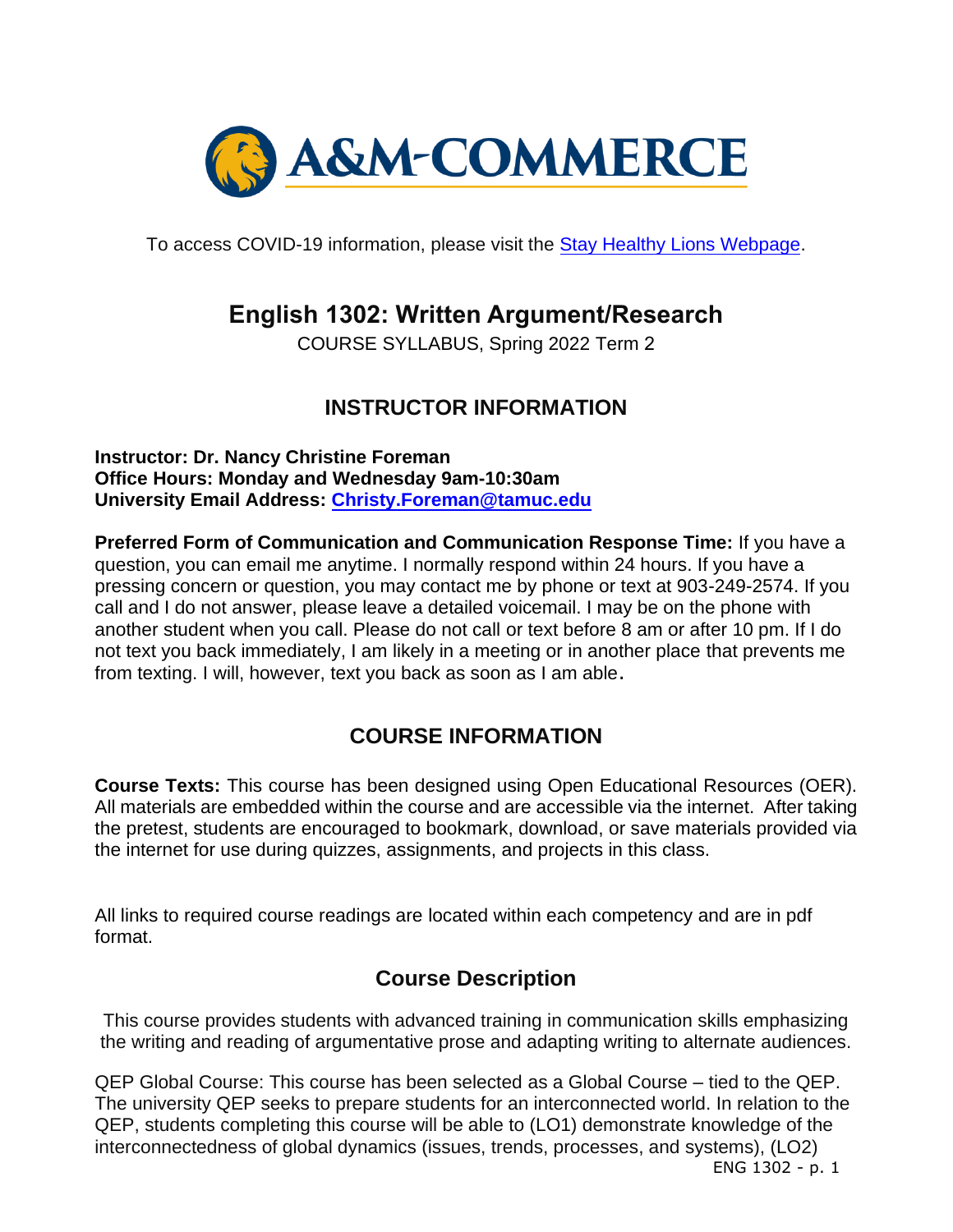apply knowledge of the interconnectedness of global dynamics, and/ or (LO3) view themselves as engaged citizens within an interconnected and diverse world. This course will provide information, activities, experiences, and opportunities to accomplish at least one of the QEP learning outcomes. The essay required in the post test will need to be saved as a word or PDF document, and then uploaded into your ePortfolio.

BAAS-OL Essay Prompt: Students should prepare an essay of at least 500 words to address: How did this course better prepare you, as an organizational leader, for an interconnected world? Initial constructive feedback should be provided to the student in the pretest of the course. The student should have an opportunity to improve the essay based on the feedback prior to submitting a final version in the posttest. Instructors will grade and respond, offering additional feedback for improvements in the posttest submission. Students are expected to utilize the feedback and make final improvements, and then submit the final, polished essay to their ePortolio as a demonstration of competency in the content area.

BAAS-OL Course Pretest: Students will be exposed to a prompt in the pretest of the course as practice and preparation for creating an essay that will be required in the posttest. The grade received on the pretest does not count toward the final course grade, however the test itself, and this question, helps the student and the instructor by providing an inventory of the student's current level of competency in the content area. It is highly recommended that students utilize the essay prompt in the pretest as a practice activity and that the instructor offer constructive feedback to assist the student in making improvements prior to completing the posttest.

BAAS-OL Course Posttest: Students will be exposed to the same essay prompt that was presented in the pretest as they attempt the posttest. The grade received on the posttest does count toward the final course grade, therefore it is important that the student be prepared and do their best work. Students should utilize the constructive feedback provided by instructors, as well as incorporate knowledge gained from the course content, in preparation of an essay demonstrating a high level of competency in the content area.

# **Student Learning Outcomes**

1. Students will learn to identify appropriate argumentative discourse techniques and organizational methods used to structure an argumentative essay.

2. Students will learn how to compose an argumentative essay in a manner appropriate to audience and occasion, with an evident message and organizational structure

- 3. Students will learn how to respond critically to a variety of written texts
- 4. Students will learn how to conduct research and use it effectively in written works

### **REGULAR AND SUBSTANTIVE COURSE INTERACTION**

As a general guide, students enrolled in a three-semester hour course should spend one hour engaged in instructional activities and two to three hours on out-of-class work per week in a traditional semester. Students are expected to double this effort of engagement given that this course is being delivered in a seven-week term. Educational activities in this course are designed to ensure regular and substantive interaction between students and faculty to ensure that students are able to demonstrate competency.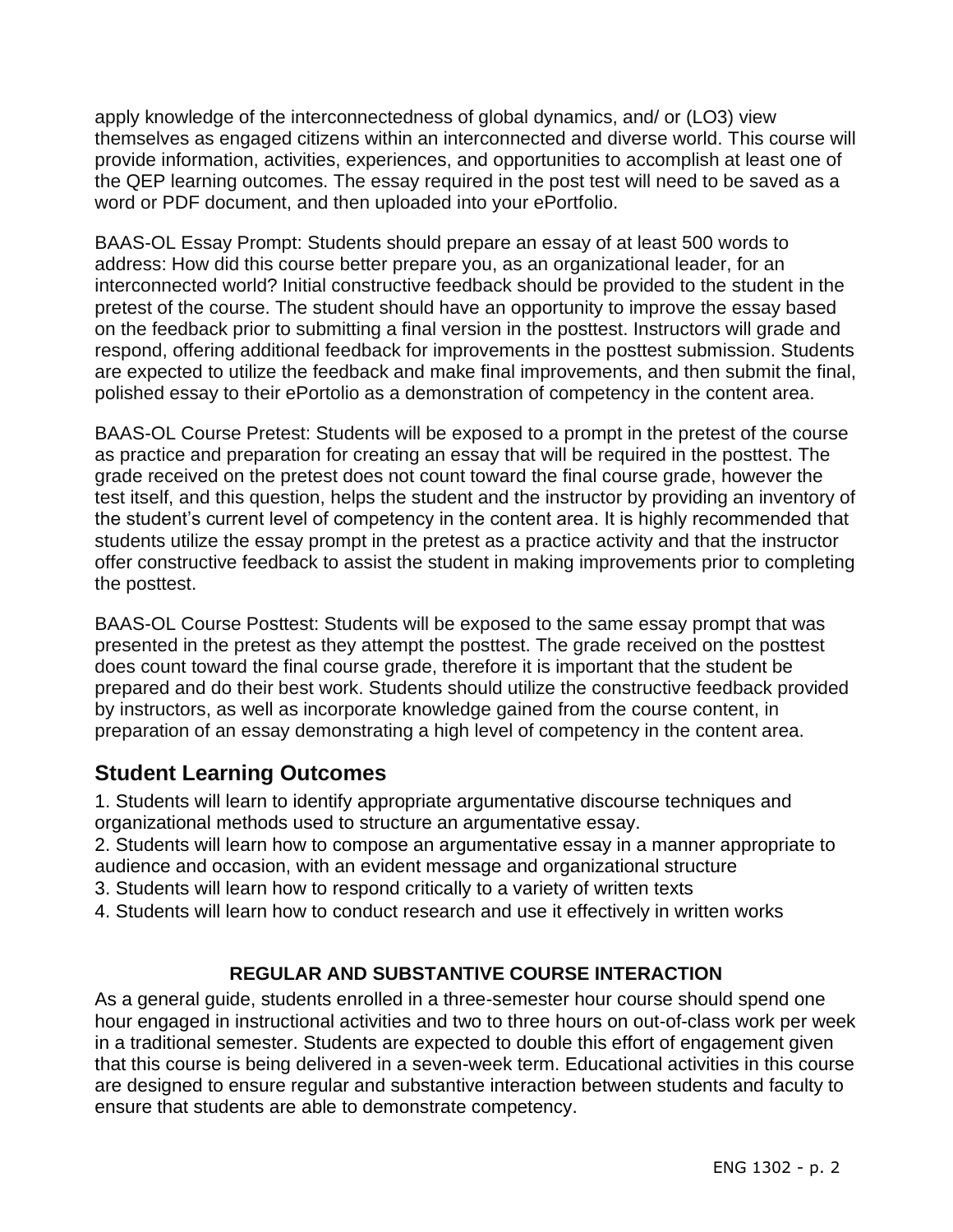# **COURSE REQUIREMENTS**

**Minimal Technical Skills Needed:** Students will need reliable computer and internet access for this course. Students must be able to effectively use myLeo email, myLeo Online D2L, and Microsoft Office.

**Instructional Methods:** This course is an online course. To be successful in this course, all content and course modules should be read and reviewed. All assignments and quizzes (both graded and not graded) must be completed. Please contact the instructor by email for any assistance.

**Student Responsibilities or Tips for Success in the Course:** To be successful in this course, all content and course modules should be read and reviewed. All assignments and quizzes (both graded and not graded) should be completed. Please contact the instructor by email for any assistance.

# **Instructional Methods**

The course is divided into four competencies:

Competency 1: **Argumentative Discourse** covers the elements of argumentation, the elements of critical decision making, the concept of argumentation and being reasonable, and the bases of reason in argumentation. In this competency you learn to identify and understanding the important elements in argument essays which can enable you to construct arguments that are more logical and to ultimately write more persuasively.

Competency 2: **Writing Arguments** you will review some of the rules of standard American edited English to help you to write more clearly. In particular, you will focus on adjusting sentences to avoid unnecessary wordiness, vary your word order, and preserve parallelism. Then, you will learn how to apply different organizational strategies to make effective written and verbal arguments. You will learn the structures for writing narration, description, illustration, and classification. Finally, you will see how to write in a style appropriate to the context of a communication, varying your diction and avoiding sexist or exclusive usage.

Competency 3: **Reading Academic Texts** teaches you efficient academic reading strategies. Academic reading is a specific category of reading. It's helpful to remember that academic reading is an act of performance. Rather than sitting back and passively receiving information we read in college, we will be asked to directly act upon that information in some way. We will be quizzed or tested. We will be asked to debate, analyze, or critique what we read. We will need to read closely, remember the text accurately, and compare it to other texts for style and content.

Competency 4: **Research** teaches you techniques for finding information using library resources, including search techniques to narrow your findings and further evaluation techniques for assessing research materials for informational value, quality, and reliability.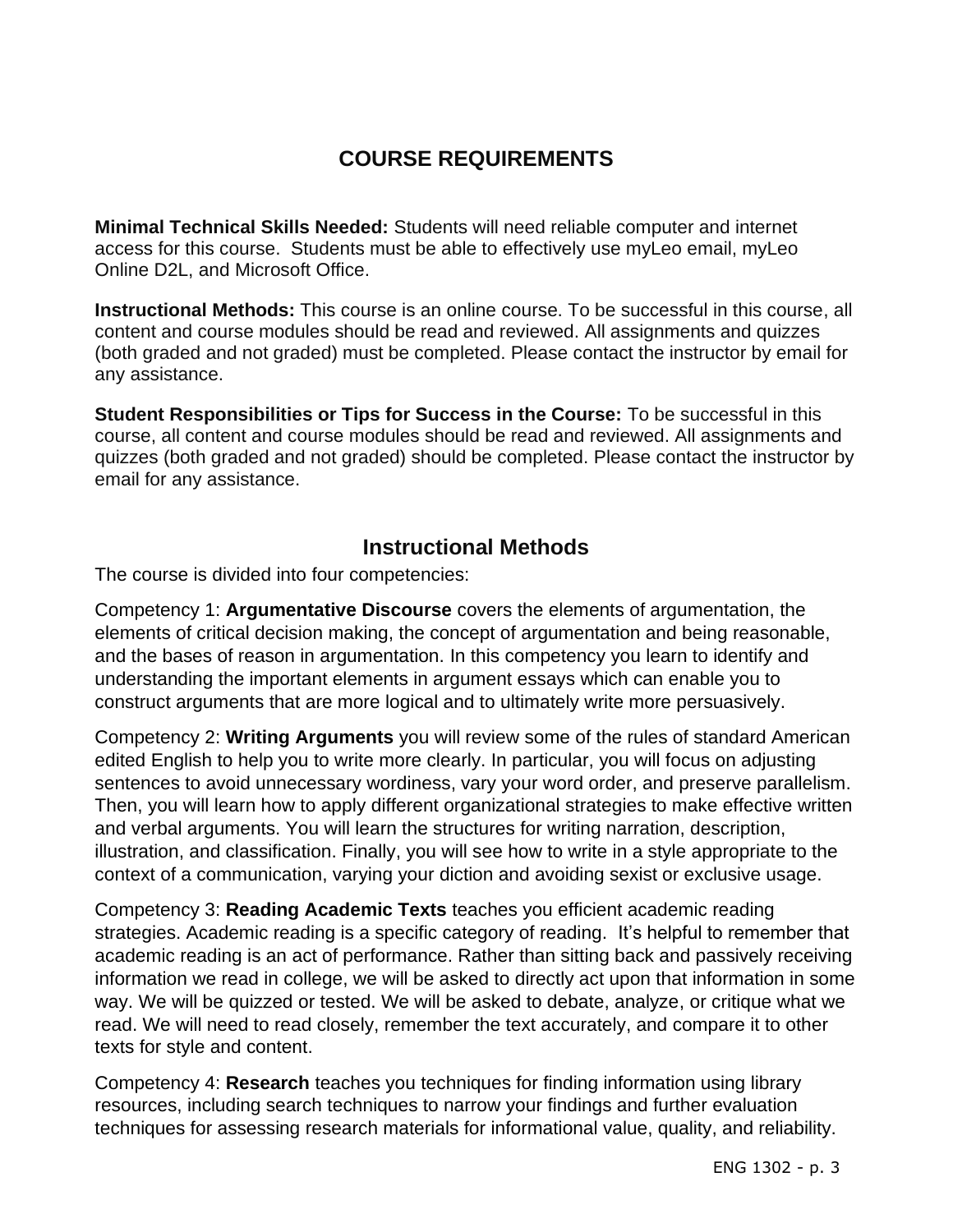You will also learn how to read scholarly writing for information and how to apply this information in your writing.

Within each competency there is a pretest, a list of course readings specific to that competency and a post-test. The course readings will provide you with the information you need to be successful on the post-test. While there are a few multiple-choice questions on the tests, the majority of the questions on the pre-tests and post-tests are extended short answer (at least a paragraph length answer is expected) or essay (a fully developed multiparagraph length answer is expected). Many of the questions on the post-tests specifically reference materials in the readings, so general knowledge will not be sufficient to answer those questions; reading the material is a must.

# **Student Responsibilities or Tips for Success in the Course**

Because we are working in a 7-week term with 4 competencies, I suggest an approximate 2-week time frame for each competency. This will help you stay on track to complete all four competencies by the end of the term.

You should begin by taking the pre-test. The pretest is meant to be a baseline from which to begin studying the material in the course in preparation for the posttest. The pretest will give you several important pieces of information, what you already know, so you will know what to study (there is no point in studying things you are already knowledgeable about), as well as what you do not know (even if you assumed you did know).

Once you complete the pre-test, you should begin reading and studying for the post-test. All readings are listed in each competency and all are required, unless otherwise noted. When you feel ready, you can move on to the post-test.

You must score 80% or better on the post-test in order to pass. If you do not score at least 80% the first time you take the post-test, you will have to re-take the test.

In addition to the four competencies listed above, there is a final course essay that must be completed successfully in order to pass the course. You do not have to score 80% on the paper as you do on the post-tests. The grade you earn will be averaged into the other four competency grades.

# **GRADING**

Final grades in this course will be based on the following scale:

 $A = 90\% - 100\%$  $B = 80\% - 89\%$  $F = 79\%$  and below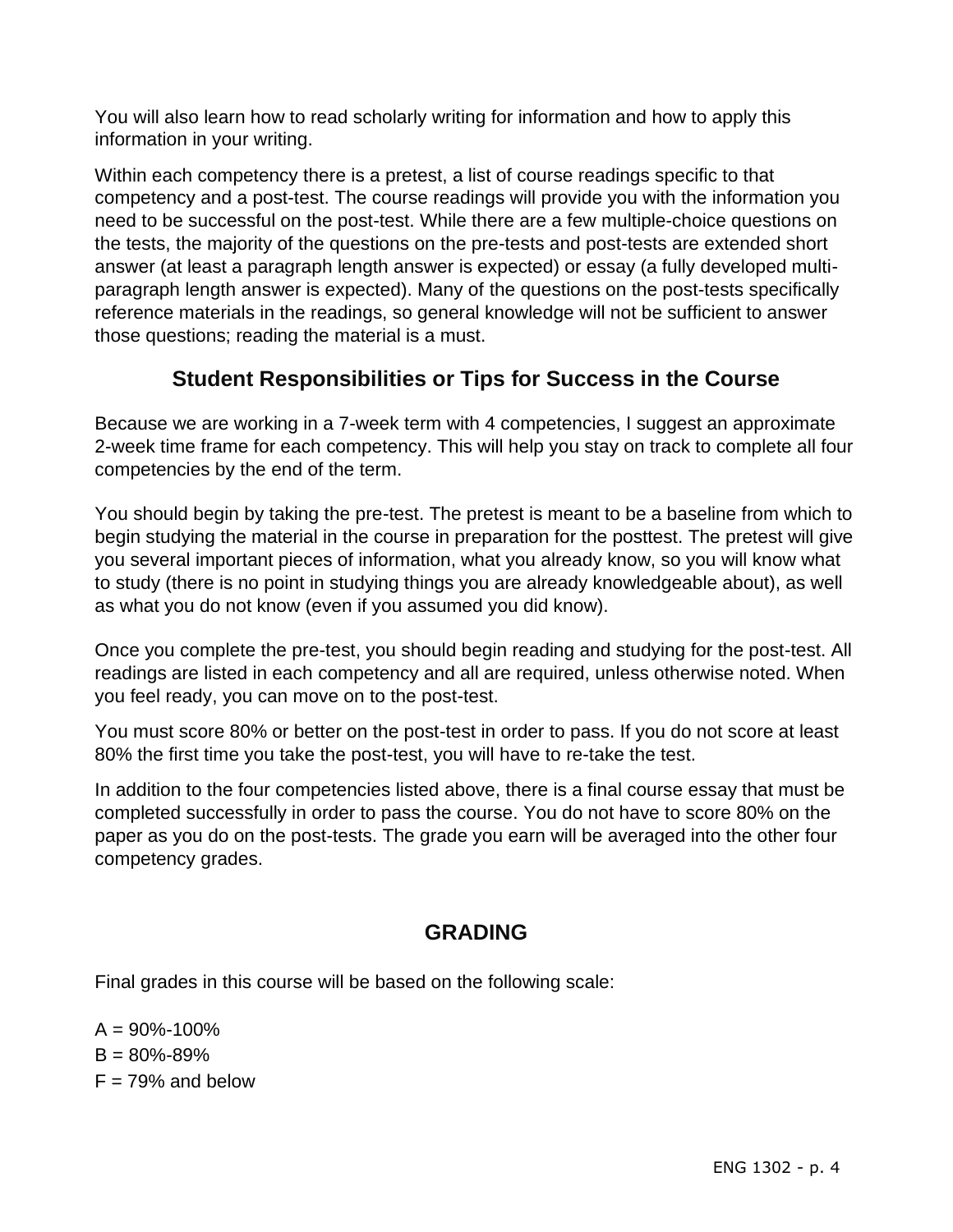### **Grades**

Your final grade in the course is based on the average of your scores on four post-tests and one final course essay (each post-test is worth 20% of your final grade and the final course essay is worth 20%).

The post-test in each competency assesses student knowledge and understanding of major concepts, theories, processes, etc., in that competency. **A score of 80% or higher on the post-test is required to demonstrate competency.** 

If you score less than 80% on the post-test, you will have an opportunity to review the material and retake the post-test two additional times. **If the posttest score is less than 80% within three attempts, students will receive a grade of "F" in the course and will be required to retake the course in the new term.** Students who fail the posttest should review feedback from the instructor before reattempting the posttest.

# **TECHNOLOGY REQUIREMENTS**

### **TECHNOLOGY REQUIREMENTS**

### **LMS**

All course sections offered by Texas A&M University-Commerce have a corresponding course shell in the myLeo Online Learning Management System (LMS). Below are the technical requirements

Learning Management System (LMS) Requirements: View the [Learning Management System Requirements Webpage.](https://community.brightspace.com/s/article/Brightspace-Platform-Requirements)

LMS Browser Support: Learn more on the [LMS Browser Support Webpage.](https://documentation.brightspace.com/EN/brightspace/requirements/all/browser_support.htm)

YouSeeU Virtual Classroom Requirements: Visit the [Virtual Classroom Requirements Webpage.](https://support.youseeu.com/hc/en-us/articles/115007031107-Basic-System-Requirements)

## **ACCESS AND NAVIGATION**

You will need your campus-wide ID (CWID) and password to log into the course. If you do not know your CWID or have forgotten your password, contact the Center for IT Excellence (CITE) at 903.468.6000 or [helpdesk@tamuc.edu](mailto:helpdesk@tamuc.edu)**.**

**Note:** Personal computer and internet connection problems do not excuse the requirement to complete all course work in a timely and satisfactory manner. Each student needs to have a backup method to deal with these inevitable problems. These methods might include the availability of a backup PC at home or work, the temporary use of a computer at a friend's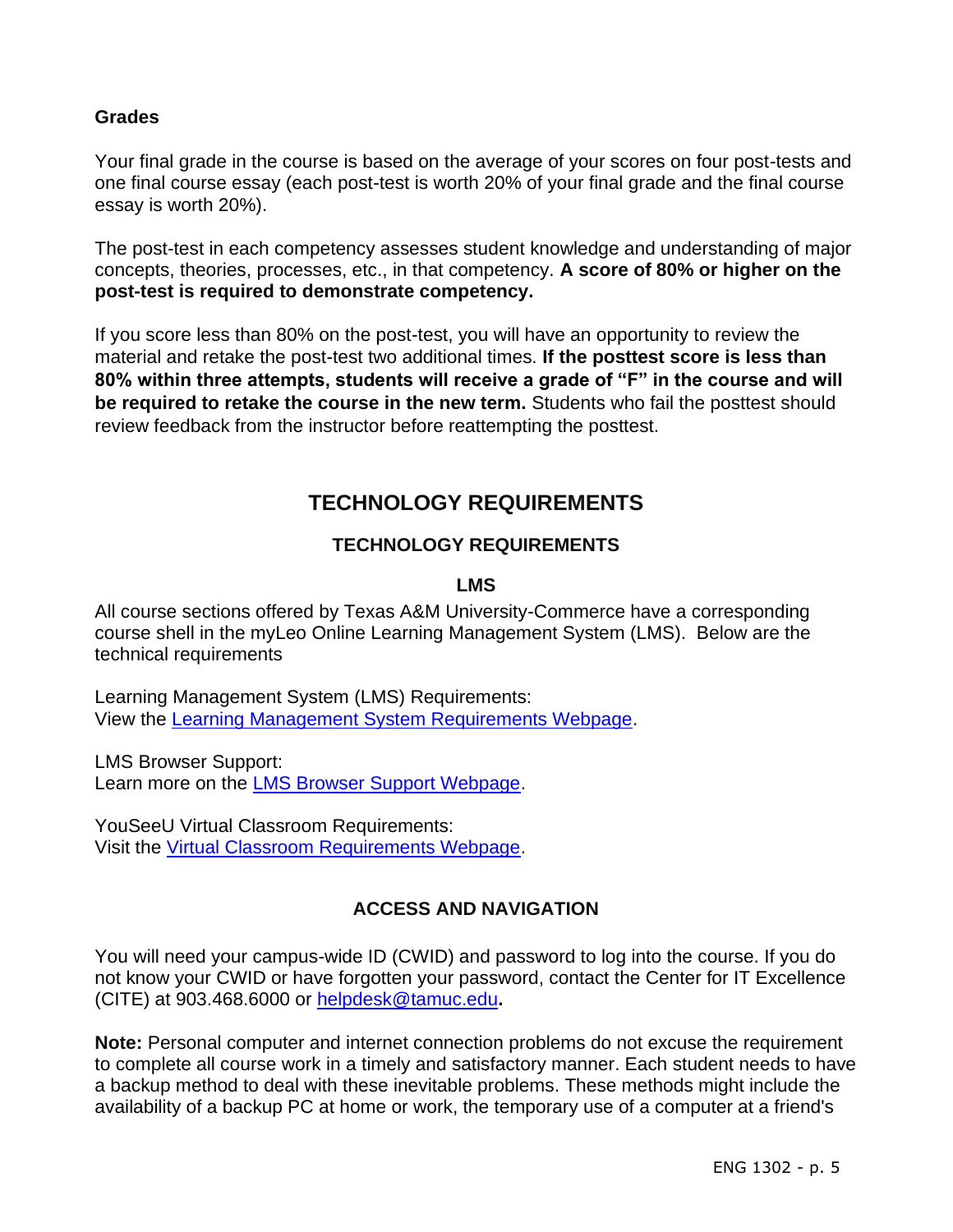home, the local library, office service companies, Starbucks, a TAMUC campus open computer lab, etc.

### **COMMUNICATION AND SUPPORT**

If you have any questions or are having difficulties with the course material, please contact your Instructor.

### **Technical Support**

If you are having technical difficulty with any part of Brightspace, please contact Brightspace Technical Support at 1-877-325-7778. Other support options can be found on the [Brightspace Support Webpage.](https://community.brightspace.com/support/s/contactsupport)

### **Interaction with Instructor Statement**

If you have a question, you can email me anytime. I normally respond within 24 hours. If you have a pressing concern or question, you may contact me by phone or text at 903-249- 2574. If you call and I do not answer, please leave a detailed voicemail. I may be on the phone with another student when you call. Please do not call before 8 am or after 6 pm. You may text me any time. If I do not text you back immediately, I am likely in a meeting or in another place that prevents me from texting. I will, however, text you back as soon as I am able.

### **COURSE AND UNIVERSITY PROCEDURES/POLICIES**

### **Syllabus Change Policy**

The syllabus is a guide. Circumstances and events, such as student progress, may make it necessary for the instructor to modify the syllabus during the semester. Any changes made to the syllabus will be announced in advance.

#### **Student Conduct**

All students enrolled at the University shall follow the tenets of common decency and acceptable behavior conducive to a positive learning environment. The Code of Student Conduct is described in detail online in the [Student Guidebook.](http://www.tamuc.edu/Admissions/oneStopShop/undergraduateAdmissions/studentGuidebook.aspx)

Students should also consult the [Rules of Netiquette Webpage](https://www.britannica.com/topic/netiquette) for more information regarding how to interact with students in an online forum.

#### **TAMUC Attendance**

For more information about the attendance policy, please view the [Attendance Webpage](http://www.tamuc.edu/admissions/registrar/generalInformation/attendance.aspx) and the **Class Attendance Policy** 

#### **Academic Integrity**

Students at Texas A&M University-Commerce are expected to maintain high standards of integrity and honesty in all of their scholastic work. For more details and the definition of academic dishonesty see the following procedures:

[Undergraduate Academic Dishonesty P](http://www.tamuc.edu/aboutUs/policiesProceduresStandardsStatements/rulesProcedures/13students/undergraduates/13.99.99.R0.03UndergraduateAcademicDishonesty.pdf)olicy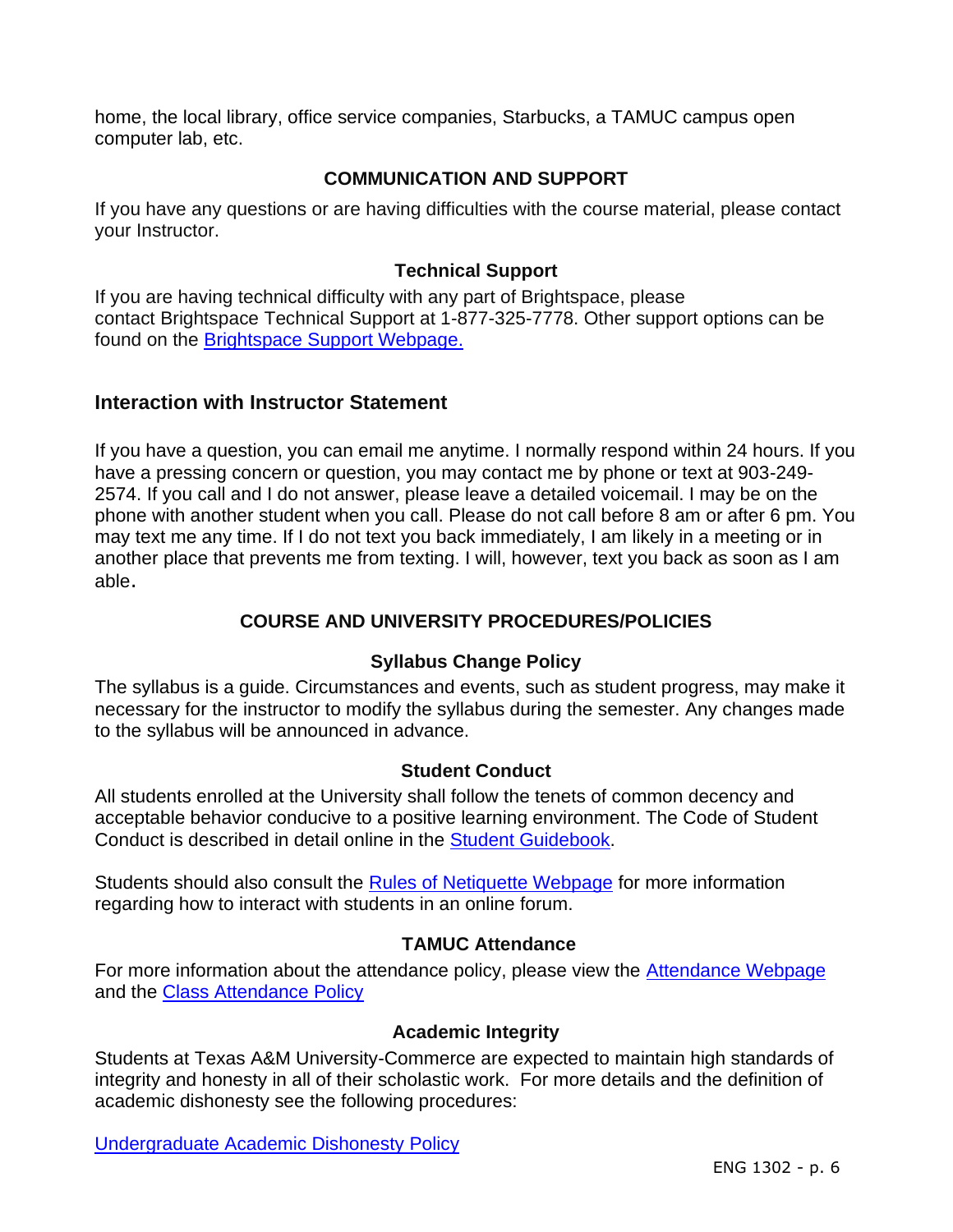#### [Undergraduate Student Academic Dishonesty Form](http://www.tamuc.edu/aboutUs/policiesProceduresStandardsStatements/rulesProcedures/documents/13.99.99.R0.03UndergraduateStudentAcademicDishonestyForm.pdf)

### **Students with Disabilities-- ADA Statement**

The Americans with Disabilities Act (ADA) is a federal anti-discrimination statute that provides comprehensive civil rights protection for persons with disabilities. Among other things, this legislation requires that all students with disabilities be guaranteed a learning environment that provides for reasonable accommodation of their disabilities. If you have a disability requiring an accommodation, please contact:

#### **Office of Student Disability Resources and Services**

Texas A&M University-Commerce Velma K. Waters Library Rm 162 Phone (903) 886-5150 or (903) 886-5835 Fax (903) 468-8148 Email: [studentdisabilityservices@tamuc.edu](mailto:studentdisabilityservices@tamuc.edu) Website: [Office of Student Disability Resources and Services](http://www.tamuc.edu/campusLife/campusServices/studentDisabilityResourcesAndServices/)

#### **Nondiscrimination Notice**

Texas A&M University-Commerce will comply in the classroom, and in online courses, with all federal and state laws prohibiting discrimination and related retaliation on the basis of race, color, religion, sex, national origin, disability, age, genetic information, or veteran status. Further, an environment free from discrimination on the basis of sexual orientation, gender identity, or gender expression will be maintained.

#### **Campus Concealed Carry Statement**

Texas Senate Bill - 11 (Government Code 411.2031, et al.) authorizes the carrying of a concealed handgun in Texas A&M University-Commerce buildings only by persons who have been issued and are in possession of a Texas License to Carry a Handgun. Qualified law enforcement officers or those who are otherwise authorized to carry a concealed handgun in the State of Texas are also permitted to do so. Pursuant to Penal Code (PC) 46.035 and A&M-Commerce Rule 34.06.02.R1, license holders may not carry a concealed handgun in restricted locations.

For a list of locations, please refer to the [Carrying Concealed Handguns On Campus](http://www.tamuc.edu/aboutUs/policiesProceduresStandardsStatements/rulesProcedures/34SafetyOfEmployeesAndStudents/34.06.02.R1.pdf) document and/or consult your event organizer.

Pursuant to PC 46.035, the open carrying of handguns is prohibited on all A&M-Commerce campuses. Report violations to the University Police Department at 903-886-5868 or 9-1-1.

#### **Counseling Services**

The Counseling Center at A&M-Commerce, located in the Halladay Building, Room 203, offers counseling services, educational programming, and connection to community resources for students. Students have 24/7 access to the Counseling Center's crisis assessment services by calling 903-886-5145. For more information regarding Counseling Center events and confidential services, please visit [www.tamuc.edu/counsel.](http://www.tamuc.edu/counsel)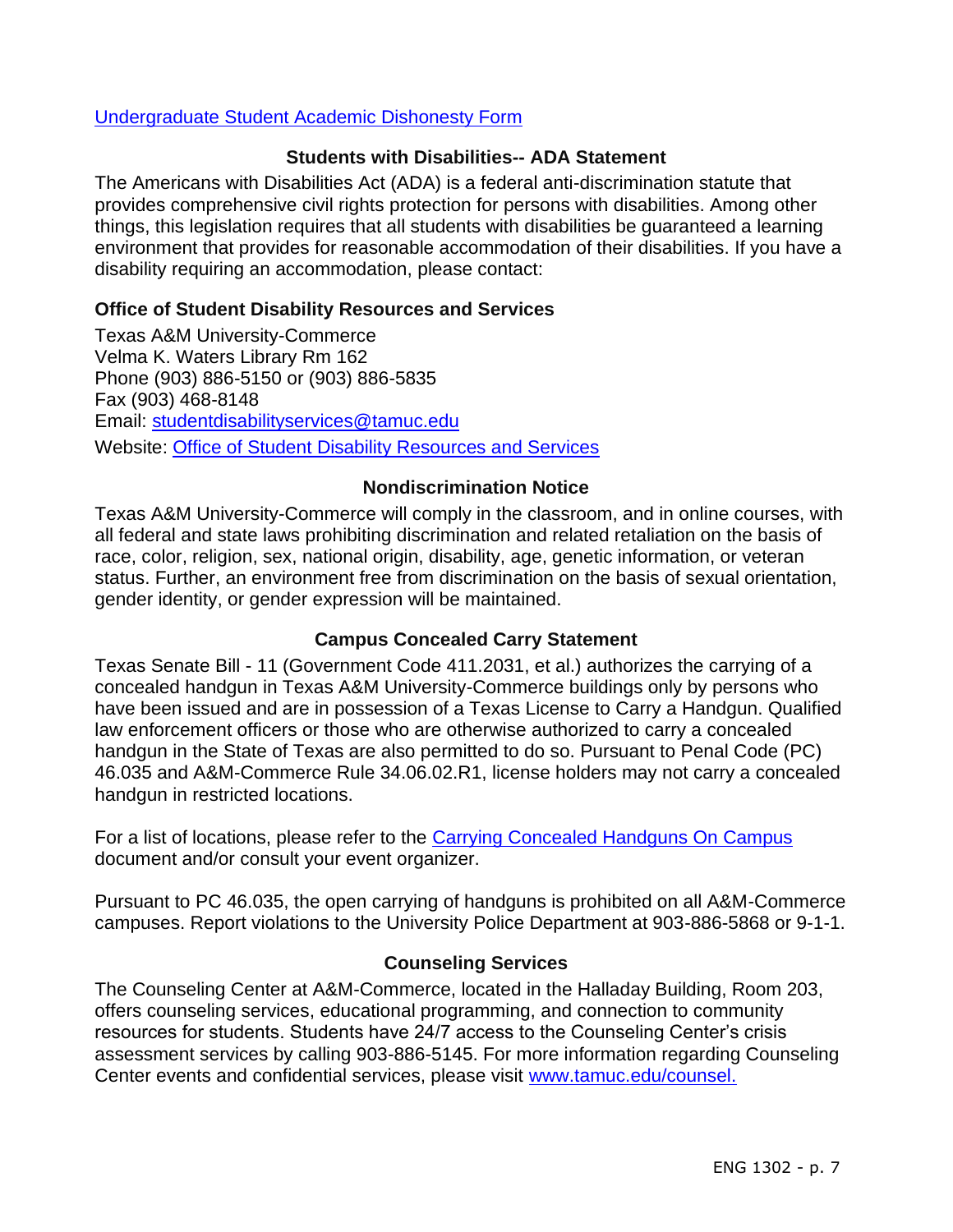# **COURSE OUTLINE / CALENDAR**

Due to the nature of this competency-based course, time is tied to the dates of the current term. All coursework must be completed by 5:00 pm on the last day of the term. Failure to submit all coursework by the last day of the term may result in earning a non-passing gr